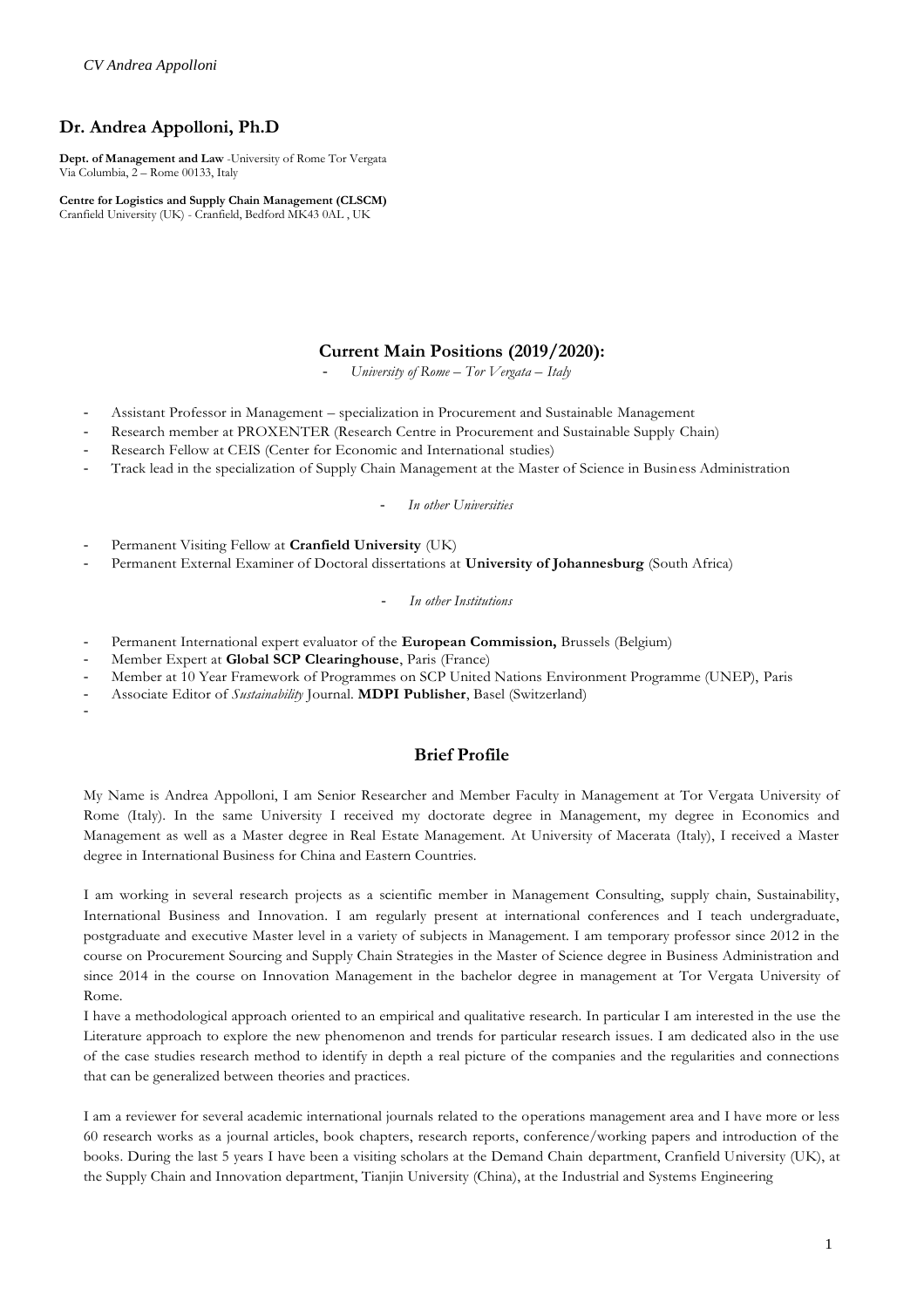department, University of Tennessee in Knoxville (USA) and at the Management, Technology and Economics department, Swiss Federal Institute of Technology Zurich ETH (CH) and at the Sino-America Global Logistics Institute, Shanghai Jiao Tong University (China).

I have worked with a number of companies in my professional activities, these include: CTS Voyages in Paris (France), Hertz rent a car in Dublin (Ireland) and Accenture, a global consulting company where I have carried out assignments in Italy and Turkey. From the 2009 I am research member of the Annual Italian Management Consulting Report, supported by ASSOCONSULT – The Italian Association of Consulting Enterprises (six reports produced) and from the 2014 of the Annual European Management Consulting Report supported by FEACO – The European Association of Consulting Enterprises.

I am currently international expert evaluator of the European Commission in matters concerning Green, Sustainability and Internationalization related to the program "Horizon 2020" in Belgium. I am member expert in Sustainability at the Global SCP Clearinghouse is a unique one-stop hub dedicated to Sustainable Consumption and Production (SCP) and I am part of the10 Year Framework of Programmes on SCP (10YFP on SCP), convened by the United Nations Environment Programme (UNEP). I am currently visiting fellow at Cranfield University (UK)

### **Research Specialties – Interests**

Supply Chain Management, Sourcing & Procurement in the public and private sector, E-procurement, Sustainable Global Sourcing, Collaboration & Co-petition, Lean Management, Sustainable Development, Corporate Social Responsibility, Internationalization and Management Consulting.

## **Research Methodology**

In-depth Case Studies, Literature Review and Empirical Analysis

# **Education**

#### **October 2007 – September 2010 Ph.D. Program (3 years)**

PhD Program in Business Management - University of Rome "Tor Vergata" , Italy Title of final thesis: *Sustainable Procurement: Theories and Practices in the Private and Public Sector.* Final Remark: Excellent (Summa Cum Laude) Supervisor: Prof. Corrado Cerruti. Director of the Program: Prof. Cosetta Pepe – University of Rome "Tor Vergata", Italy External Supervisors Prof. Alan Harrison and Dr Carlos Mena – Cranfiled University, UK

#### **December 2008 – Master Degree (1 years)**

**Master Degree in Real Estate Management** University of Rome "Tor Vergata" – Italy Final remark: Excellent (Summa Cum Laude)

#### **May 2007 – Master Degree (1 year)**

**Master Degree in Relationship whit Eastern Countries, China, India and Russia.** University of Macerata – Italy. English Program Final remark: Excellent (Summa Cum Laude)

**July 2006 Degree in Economics and Management (4 years)** University of Rome "Tor Vergata" - Italy - Business School of Management www economia uniroma2.it Title of the final Thesis: *Delocalization Phenomena's of European firms in China. The case of Merloni Progetti SpA*

# **Academic Work Experiences**

#### **October 2016 – July 2017 - in China**

Shanghai Jiao Tong University – China, Sino US Global Logistics Institute Research Associate in Supply Chain and Logistics Management.

**July 2016 – Present - in Italy**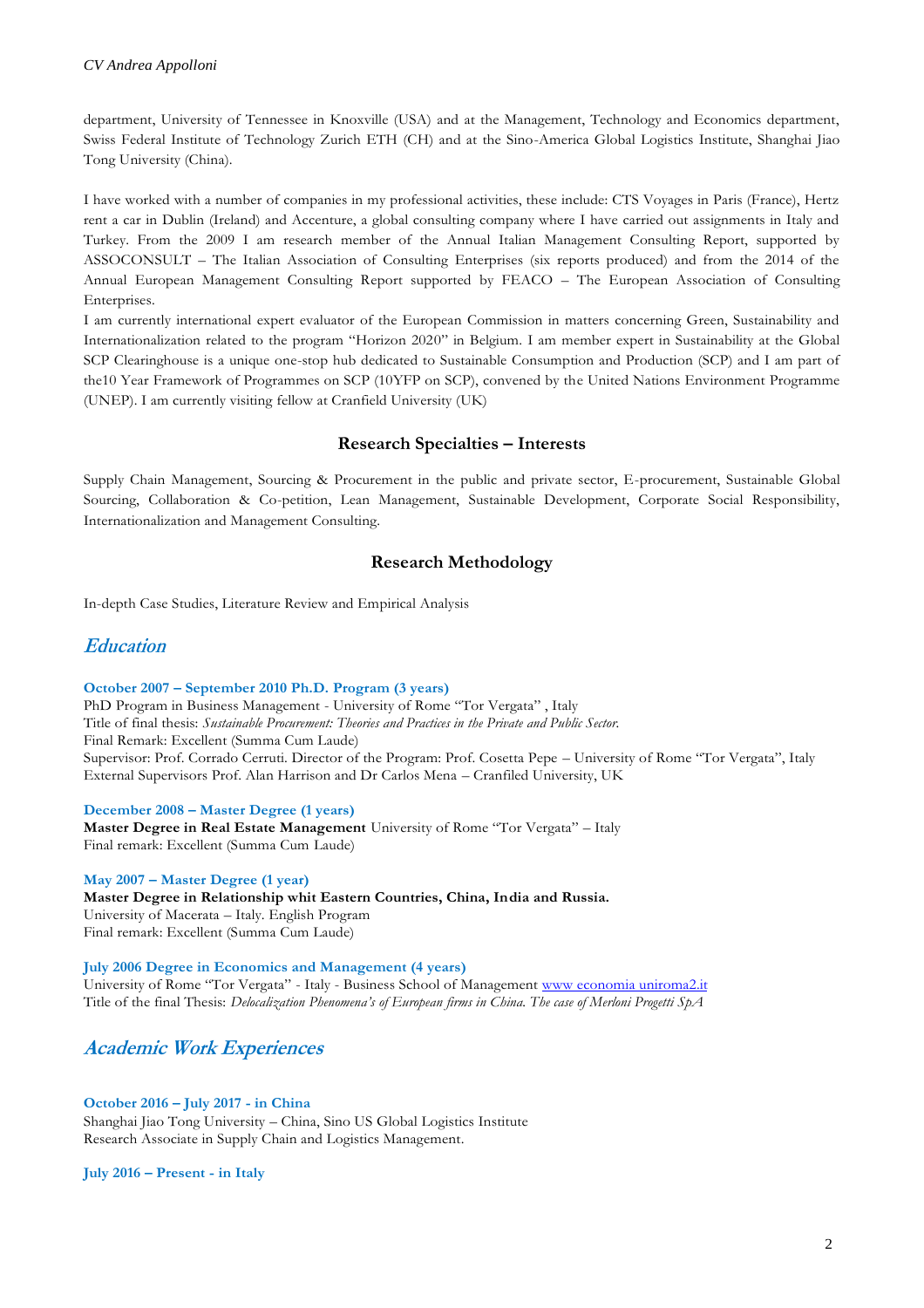University of Rome "Tor Vergata" - Italy - Business School of Management – Dep. of Management and Law Assistant Professor and Member faculty in Management

#### **April 2012 – July 2016 in Italy**

University of Rome "Tor Vergata" – Italy, Business School of Management www economia uniroma2.it Post-Doc Fellow and Member faculty in Management. Research projects developed:

- **04.2012 - 01.2013** Title: *Innovation in Management Consulting*
- **02.2013 - 01.2015** Title: *Competition and Cooperation in Global Sustainable Sourcing* (renewed for one year)
- **02.2015 - 07.2016** Title: *Sustainable and Green Global Procurement. Performance Impacts in the Private and Public Sector*

# **Research Projects**

Over the past ten years I have been involved in 13 research projects attracting funding in excess of Euro 0,6 million. During this period I have moved from being a researcher on a project to a co-investigator and lead investigator

*In Progress*

- **Title: The 10YFP Programme on Sustainable Public Procurement. Time: From January 2014 – Present.** University of Rome "Tor Vergata" *Partners involved*: UNEP - United Nations Environment Programme, Paris and a Consortium of private and public companies *Role*: Research Member - WS: www unep org/10yfp/procurement
- **Title: Defensive Medicine Time: August 2019 – Present.** CEIS Center for Economic and International studies University of Rome "Tor Vergata" *Role:* Research Member – WS: hiip://www.ceistorvergata.it/area.asp?a=665
- **Title: Energy, Land and Environmental Economics (ELEE** *)* **Time: August 2019 – Present.** CEIS Center for Economic and International studies University of Rome "Tor Vergata" - *Partners involved*: SEEDS Sustainability Environmental Economics & Dynamics Studies *Role:* Research Member – WS: hiip://www.ceistorvergata.it/area.asp?a=453
- **Title: Cooperation and Competition in Sustainable Global Sourcing Strategies. Time: January 2013 – Present.** University of Rome "Tor Vergata" *Partners involved*: Belgacom, Deutsche Telekom, KPN, Orange, Swisscom, Telecom Italia, Telenor, TeliaSonera, Verizon and Vodafone. *Role:* Scientific Coordinator Member
- **Title: Sustainable and Green Procurement & Supply Chain Management Time: January 2012 – Present.** University of Rome "Tor Vergata" *Partners involved*: Public and Private companies *Role:* Scientific Coordinator Member
- **Title: Annual Report on Management Consulting in Italy. Time: October 2011 – Present.** University of Rome "Tor Vergata" *Partners involved*: Confindustria - Assoconsult (Italian Association of Consulting Companies) and Accenture, KPMG, PWC, BIP, DELOITTE and more consultancy companies. *Role:* Scientific Coordinator Member.
- **Title: Annual Report on Management Consulting in Europe Time: September 2015 – Present.** University of Rome, Tor Vergata *Partners involved*: Feaco (European Federation of Management Consultancies Associations), Brussels, Belgium. *Role:* Research Member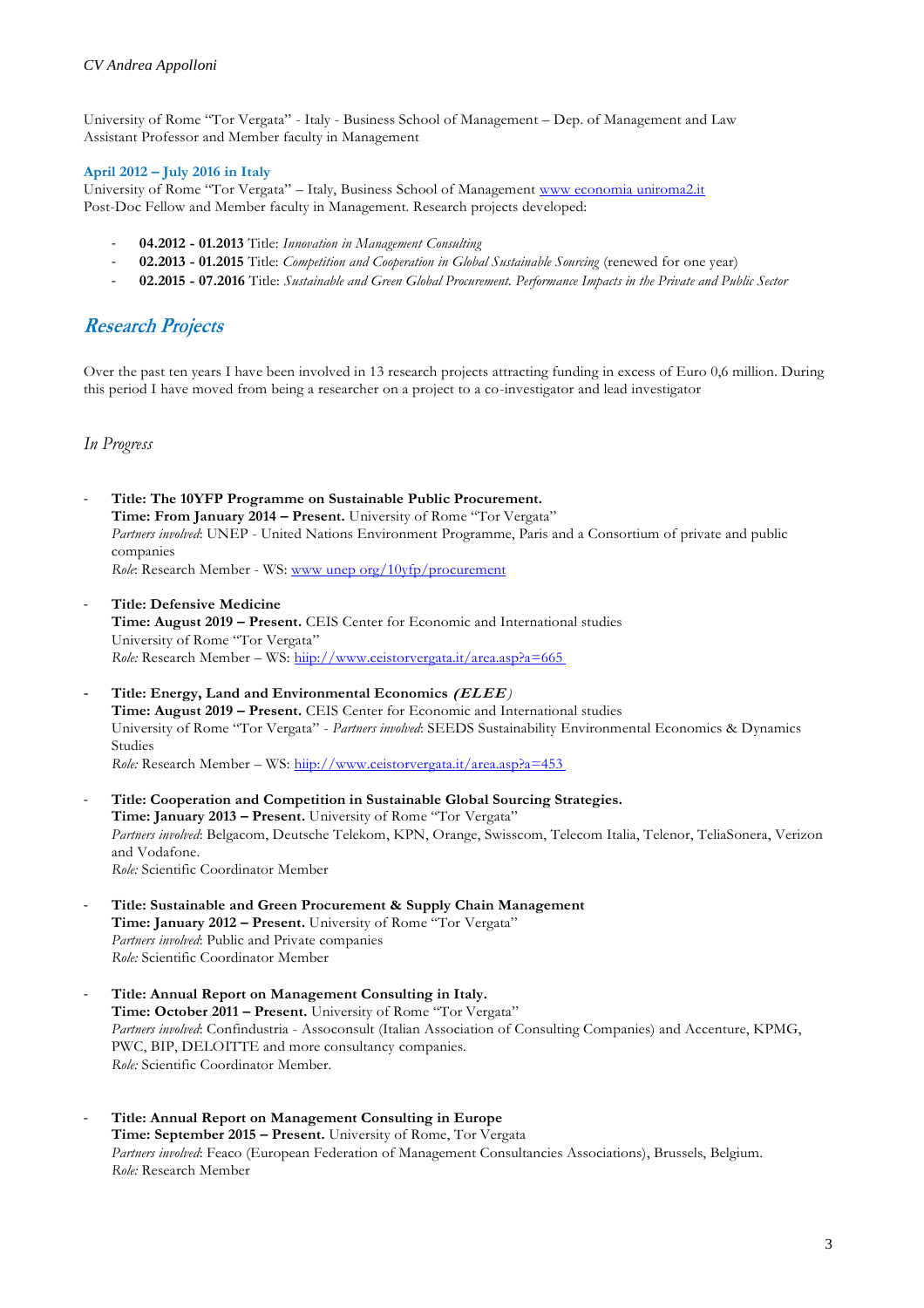- **Title: Sustainable and Green Procurement & Supply Chain Management Time: January 2012 – Present** *Partners involved*: Public and Private companies *Role:* Scientific Coordinator Member

#### *Closed*

- **Title: Smart Container Chain Management (EU project) Time: January 2010 – 2013.** University of Rome, Tor Vergata Partners involved: Several companies, a completed list is available here: hiip://www.smart-cm.eu/Partners.aspx *Role:* Junior Research Member
- **Title: The status of the art on the third sector in Italy. Focus on Sustainable and Social Occupancy. Time: Jul 2012 – March 2014. University of Rome, Tor Vergata** *Partners involved:* Fondazione Italiana Accenture (Accenture Italian Foundation) *Role:* Research Member Coordinator.
- **Title: Lean and Performance Management Time: January 2014 – Present.** University of Rome "Tor Vergata" *Partners involved*: Sanofi Aventis, Birra Peroni, Brovedani, Lima and McKinsey. *Role:* Scientific Coordinator Member
- **Title: Sustainability in Public Procurement contracts for the small firms. Time: July 2015 – Today** *Partners involved*: Confartigianto Italy (An Intelligent Association created to serve Artisans and Small Businesses) *Role:* Scientific Coordinator Member
- **Title: Investigation of investments in the Mekong area** (China, Burma, Laos, Thailand, Cambodia and Vietnam) **Time: December 2015 – October 2016.** University of Rome, Tor Vergata *Partners involved*: Leonardo (ex Finmeccanica), a global player in the high-tech sectors and a major operator worldwide in the Aerospace, Defence and Security *Role:* Scientific Coordinator Member

### **Teaching and Course Design Activities**

I have been involved in teaching and learning since 2007 when I started my doctorate and my experience has focused mainly on graduate, postgraduate, doctorate and executive students and Italy and abroad. I am able to teach in Italian, English and French and in the international context whit students from different countries and cultures.

### *Professorship*

- **From the A.Y. 2013/14 to 2015/16** Professor for the English course on *Procurement Sourcing and Supply Chain Strategies* (Master of Science in Business Administration in English). 6 ECTS, 100 students and 36 hours of lessons per year
- **In the A.Y. 2015/16** Professor for the course on *Innovation Management* (bachelor program in Business Administration in Italian). 9 ECTS, 500 students and 54 hours of lessons per year
- From the A.Y. 2016/17 Professor for the course on *Operations Management* (Master of Science in Business Administration). 6 ECTS, 150 students 36 hours of lessons per year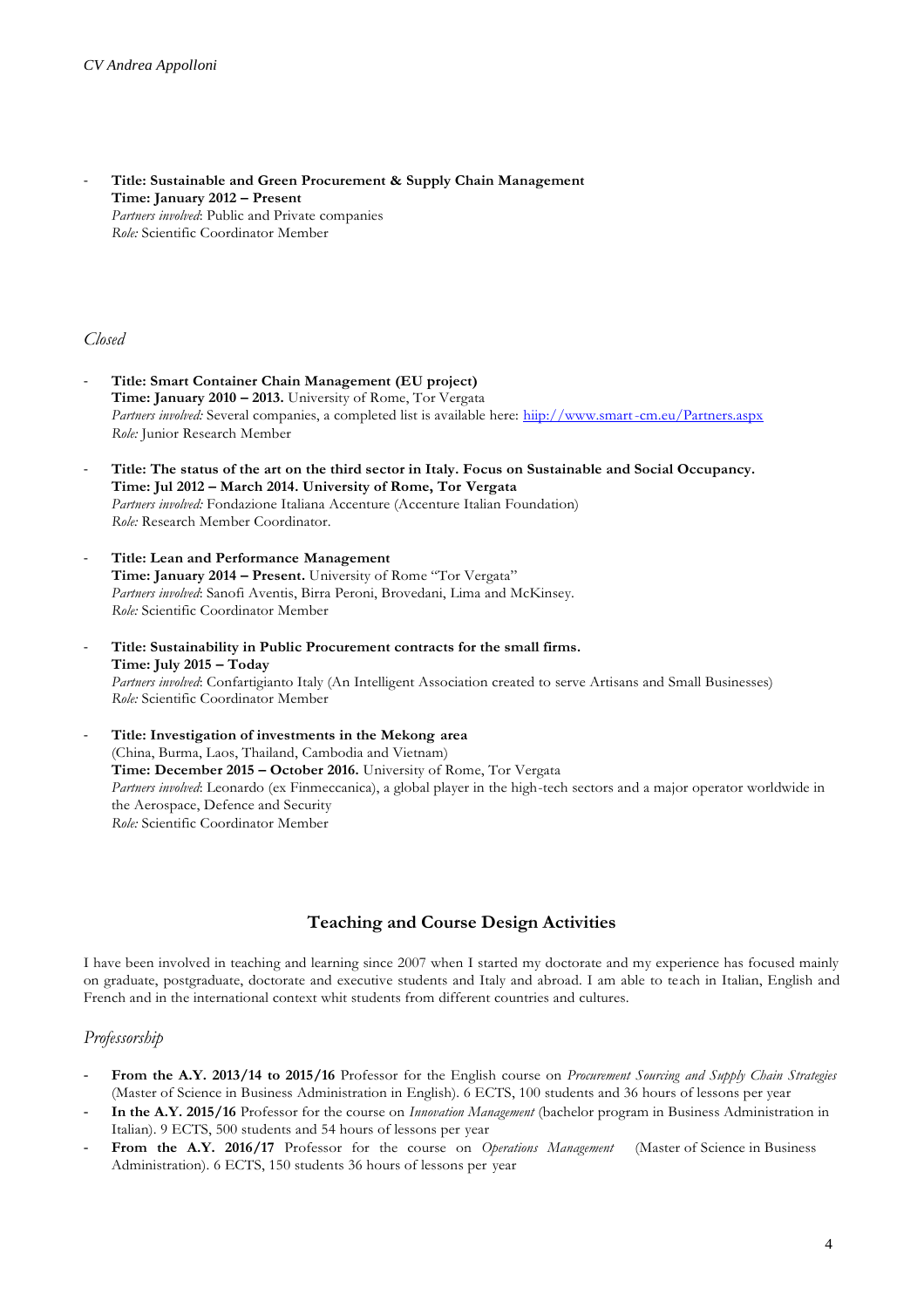## *Doctoral Level Programs*

**Abroad** – at **Tianjin University in China**, in 2012 guest speaker for a lesson in "how to conduct a research proposal for doctoral level in the *PhD program in Industrial Engineering*, in 2013 at **University of Tennessee in USA,** lesson to the PhD students on "how conduct a Literature Review and a Case Study Research" in the *Engineering PhD program,* in 2015 at **ETH Zurich,** lesson to the PhD students on "How to conduct a case study research in Sustainable Global Sourcing" in the *Supply Chain and Logistics PhD program,* in 2016 at **Shanghai Jiao Tong University** and **Dalian University of Technology in China,** lesson to the PhD and Master students on "*Collaboration in Sustainable Global Sourcing in China*".

### *Graduate and Master of Science Courses*

Teaching activities, tutoring and course design activities

#### **In Italy**

At **University of Rome Tor Vergata,** from 2009 to 2015 Assistant lecturer and tutor in the course on *Innovation Management*  (Bachelor Program in Italian), responsible Prof. Corrado Cerruti. From 2011 to 2013 in the English course on *Procurement Sourcing and Supply Chain Strategies* (Master of Science degree in English) *and* from 2013 to 2015 in the English course on *Management Consulting* (Master of Science degree in English) responsible for both Prof. Corrado Cerruti. From 2009 to 2012 in the course on *Business Management* (Bachelor degree in Italian) and from 2012 to 2013 in the course on *Real Estate Management* (Master of Science degree in Italian), responsible Prof. Roberto Cafferata.

## *Postgraduate, Executive Level Master's Programs first and second level*

Modules in Supply Chain Management, Public Procurement, Purchasing, e-procurement, Global Sourcing, Sustainable and Green Procurement including case studies and evidence from developed researcher projects.

### **In Italy** at **University of Tor Vergata, Rome**

from 2010 *Master in Procurement Management (MPM),* from 2010 to 2013 *Master in Innovation in the Public Sector (MIMAP),* from 2010 to 2012 *Master in Engineering of Public Administration (IPA)*, from 2010 to 2011 *Master in Design of International Cooperation and Development (PRJ),* in the 2012 *Master in Real Estate Management (MEGIM*), in the 2012 *Master in Economy and European Design of Territory Development and Sustainability (MEPE),* from 2013 *International Master in Public Procurement Management (IMPPM),* from 2015 *Master in Purchasing and Public Procurement (MAAP),* from 2015 *Master in Economics Intelligence (EI),* from 2015 *Master in Foreign trade and Internationalization of Enterprise (CEIDIM).*

### At **University of Macerata**

from 2009 *Master in Innovation in the Public Sector* and from 2009 to 2010 *Master in International Industrial and Commercial Relationship whit EU Countries, China, Russia and India*.

At **University of Partenope Naples -** from 2011 to 2015 *Master in Integrated Logistics and Transportation.*

- At **University of Sant' Anna di Pisa -** from 2014 *Master Management, Innovation and Service Engineering (MAINS)*
- At **University of Bologna -** in 2010 *Master in Markets Innovation Culture and Enterprise Creation.*
- At **University of Cassino -** from 2010 to 2012, *Master in Public Administration Management*

At **LUISS Business School, Rome -** from 2014 *Executive Master in Environment Innovation & Management (EMEIM)*

#### **Abroad**

At **Dalian University of Technology -** in 2016 *International Master in Business Administration (IMBA)*

### *Ad Hoc executive intensive courses*

**From 2012 to Present.** I am responsible in designing and teaching for the ad hoc short training programs for public Chinese managers. The Chinese government supports the program; the managers spend usually 2 weeks in Italy, the first one for the training program in class, the second one for the company visits. The programs cover several topics related to the Italian best practices models, (SMEs, Innovation management, Green management, Statistics, Tourism management, Human Recourses, Italian social security system and other relevant topics)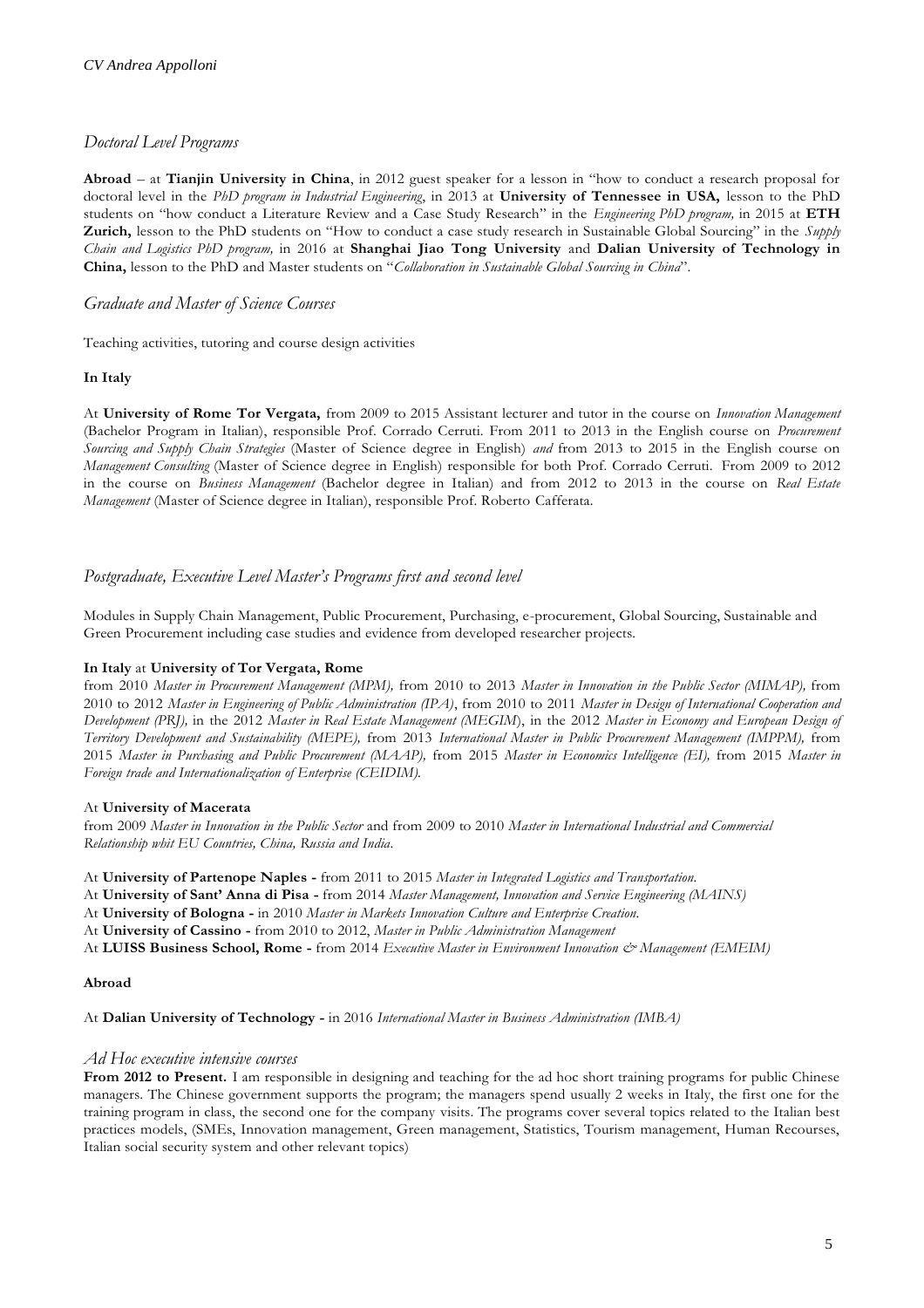# **Visiting Research Periods**

### **October 2016 – September 2018 - China**

**Visiting Scholar. Shanghai Jiao Tong University – China,** Department of Operations Management. Activity connected to Sustainable Global Sourcing in China. Supervisor Prof. Zhu Qinghua

# **October 2015 to September 2018 - UK**

**Permanent Visiting Fellow. Cranfield University – Cranfield Bedfordshire UK,** School of Management - Centre for Logistics and Supply Chain Management (CLSCM) www cranfield ac.uk. I have the normal privileges of a senior member of the academic staff and the opportunity to join the academic appointments and research projects. I visit regularly the centre every other month.

# **April – June 2016 - China**

**Visiting Scholar. Shanghai Jiao Tong University – China,** Department of Operations Management. Activity connected to Sustainable Global Sourcing in China. Supervisor Prof. Zhu Qinghua

## **October - November 2015 – USA**

**Visiting Scholar. University of Tennessee in Knoxville – USA**. Department of Marketing and Supply Chain. Activity connected to Sustainable Global Sourcing in China and Re-shoring Phenomenon. Supervisor Prof. Wendy Tate

### **March - April 2015 – Switzerland**

**Visiting Scholar. ETH University – Switzerland.** Department of Management, Technology, and Economics, Swiss Federal Institute of Technology Zurich- Activity connected to the Sustainable Purchasing and Supply Chain Management. Supervisor Prof. Stephan Wagner

### **October - December 2013 – USA**

Visiting Scholar. University of Tennessee in Knoxville - USA. Department of Industrial and Systems Engineering. Activity connected to Lean and Supply Chain area, in particular to sustainable and green procurement management. Prof. John Kobza

### **June 2012 - August 2012 – China**

**Visiting Scholar. Tianjin University – China. College of Management** – Center for Sino-European Logistics and Supply Chain Innovation. Activities connected to the PhD Thesis and to the "Green and sustainable Procurement and Operations Management" field. Supervisor Prof. Mao Zhaofeng

### **August 2007 and September – June 2012 - UK**

**Visiting Scholar. Cranfield University – Cranfield Bedfordshire UK,** School of Management - Centre for Logistics and Supply Chain Management (CLSCM) www cranfield ac.uk. Activity connected to the PhD Thesis and to the "Green Procurement and Operations Management" field. Prof. Alan Harrison and Dr. Carlos Mena

### **Training Schools**

### **September 2009 - Italy (1 week)**

**Training School on "Scientific Methods for Research in Management" – Italian Academy of Management** - (Florence, Italy). Web Site: www accademiaaidea it

### **August 2008 - USA (1 Month)**

**Accenture Core Analyst School in Management Consulting -** Q-Centre "Managerial Training Centre" St. Charles, Chicago – Illinois, USA.

### **Summer Schools**

### **August 2008 – Italy (2 weeks)**

**2008 YICGG – 2 Edition Youth Innovation Competition on Global Governance: Growth and Innovation 2020** University of Rome "Tor Vergata" Italy. Title of the final work presented "**Green Procurement in China"**

### **August 2007 – China (2 weeks)**

**2007 YICGG – 1 Edition Youth Innovation Competition on Global Governance: Innovation practices** Fudan University di Shanghai - CHINA www cop fudan.edu.cn - Partner: United Nations Development Program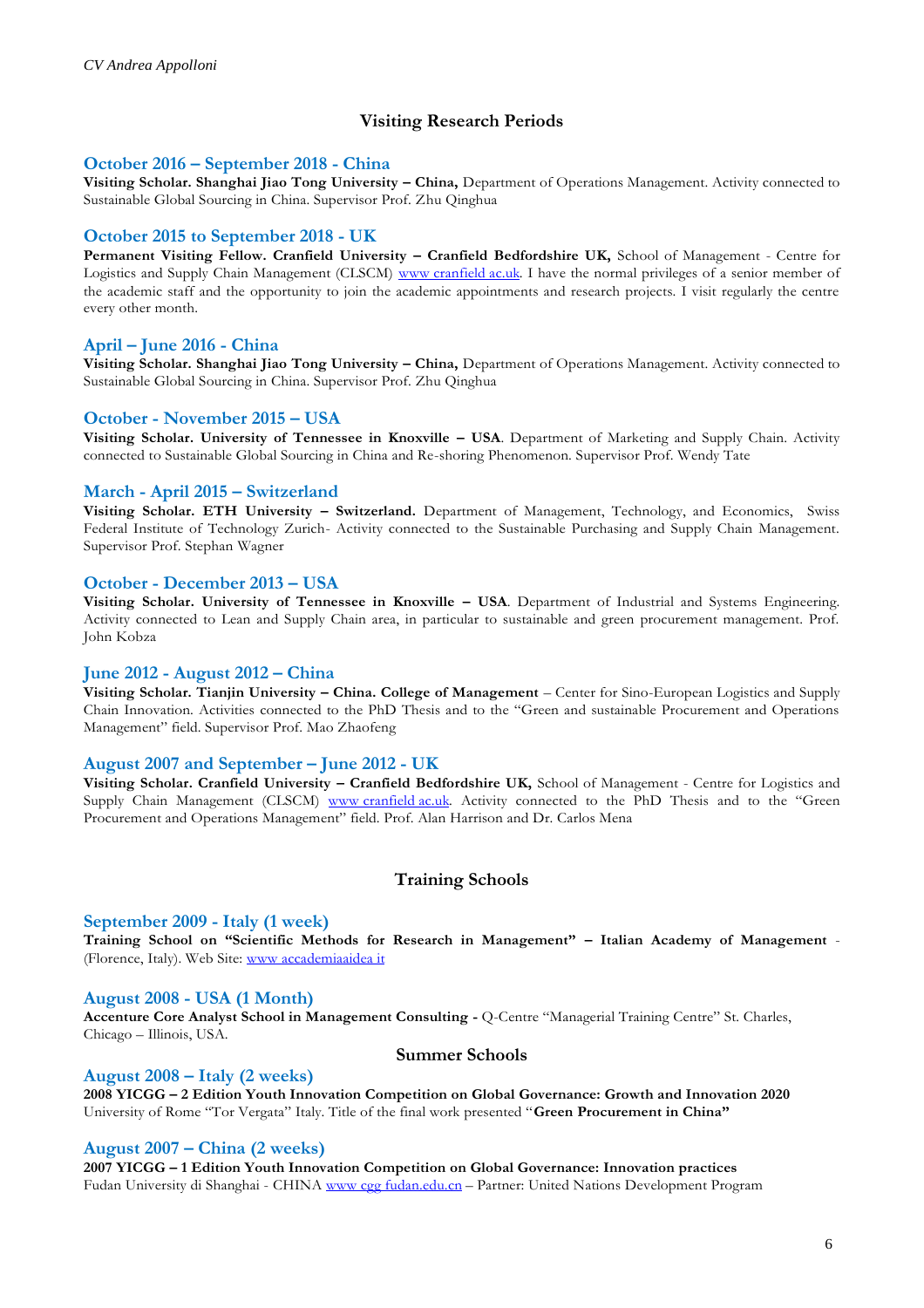Title of the final work presented "**Sustainable and Green Procurement in EU"**

# **Other Academic Activities**

#### **Conference Reviewer and Track Chair for:**

- **International Research Society for Public Management (IRSPM)** Annual Conference Ottawa (Canada) 2014 Track Title: *Working With The Private Sector – Externalisation and Public Procurement*
- **International Research Society for Public Management (IRSPM)** Annual Conference Prague (Czech Republic) 2013 Track Title: *Public Procurement's Place in the World: The Charge Towards Sustainability*
- **European Academy of Management (EURAM)** annual Conference Istanbul (Turkey) 2013 Track Title: *Managing Service Innovation and Supply Chain Management*

#### **Journals Reviewer Activities for:**

*International journal of logistics-research and applications, International Journal of Logistics Management, International Journal of Physical Distribution & Logistics Management, European J. of International Management, Electronic Government an Int. J., Int. J. of Business and Globalization, Int. J. of Integrated Supply Management, Int. J. of Advanced Operations Management, Sustainability,*

#### **Editorial and Advisor Review Board Member**

#### *Journals:*

**JGPG** - Journal of Global Policy and Governance (Springer), **JTSR** - Journal of Transition Studies Review (Springer), **AJMR** - Asian Journal of Management Research (IPA), **JTSCM** - Journal of Transport and Supply Chain Management (AOSIS), **EEBEJ** Eastern European Business and Economics Journal - CER Commerce & Economics Review, **JPSM -**Journal of Purchasing and Supply Management (Elsevier), **Symphonya**. Emerging Issues in Management (ISTEI - University of Milan-Bicocca, Italy), **SEJ** - Social Enterprise Journal (Emerald), **JADEE** - Journal of Agribusiness in Developing and Emerging Economies (Emerald), **APJBA** Asia-Pacific Journal of Business Administration (Emerald), **BIJ** - Benchmarking International Journal (Emerald), **Sustainability** – (MPDI)

#### **Memberships and Affiliations**

Production and Operations Management Society **(POMS)** - European Academy of Management **(EURAM)** - International Purchasing and Supply Education and Research Association **(IPSERA)** - The International Research Society for Public Management **(IRSPM)** - International Association for Chinese Management Research (**IACMR)**

### **Organizing Committee Member**

*Conferences, Symposium, Research Competition, Etc.* (In Tor Vergata University of Rome)

- <sup>1</sup> <sup>1st</sup> & 2<sup>nd</sup> Global Procurement Conference in Frascati Rome (Italy) 2016 and 2017
- 1 st Annual Conference "Young Procurement Network" Master in Procurement Management in Rome (Italy) 2014
- International Research Society for Public Management (IRSPM) Annual Conference in Rome (Italy) 2012
- 1<sup>st</sup> Interdisciplinary Symposium on Public Procurement in Frascati Rome (Italy) 2011
- Doctoral Colloquium at the European Academy of Management (EURAM) annual Conference in Rome (Italy) 2010
- YICGG -Youth Innovation Competition on Global Governance: Growth and Innovation 2020, in Rome (Italy) 2009

### **Scientific Committee Member**

#### *Conferences:*

International Conference *"Past and Future of Corporate Governance: Practices, Reforms and Regulations"* Roma Tre University*,* Rome (Italy), May 26, 2016

#### **Workshops, Seminars Participations**

Conference "Global Cleaner Production & Sustainable Consumption Conference. Accelerating the Transition to Equitable Post Fossil-*Carbon Societies*", 1-4 November 2015. Sitges, Barcelona, Spain. Responsibility: Delegate and discussant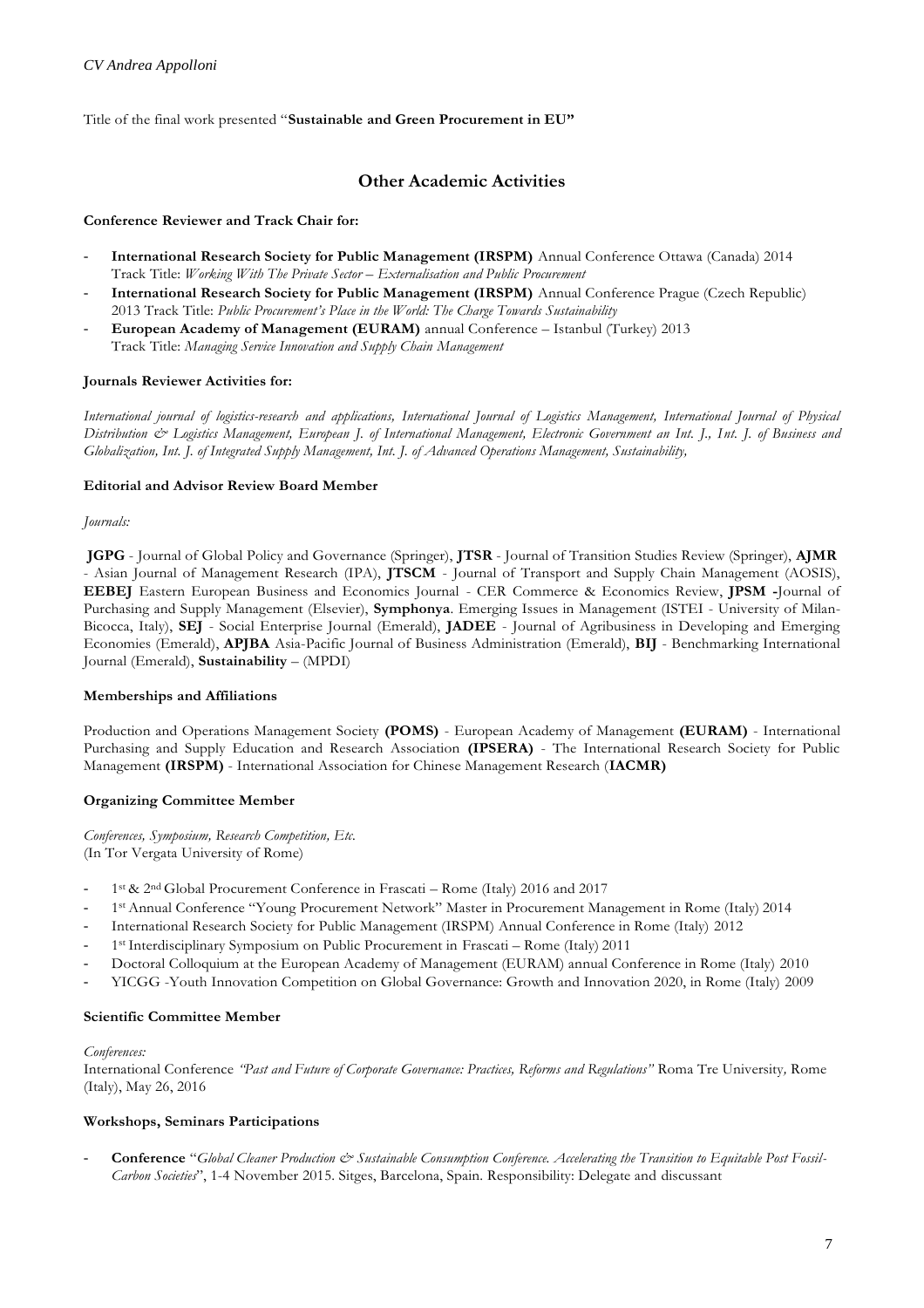- **Conference "***Public Procurement: Global Revolution VII",* 15-16 June 2015. The University of Nottingham University Park Nottingham: Responsibility: Delegate
- **Workshop** "*Sustainable Supply Chains*" 31 March 2015. Scuola Superiore Sant'Anna, Piazza Martiri della Libertà, 33 Pisa, Italy. Responsibility: Roundtable moderator and discussant
- **Conference "***Supply Chain Forum",* 5-7 November 2013. University of Tennessee, Knoxville, USA. Responsibility: Delegate

#### **Other Academic Activities and Responsibilities**

#### *At University of Tor Vergata Rome*

- From 2016 to 2017. Executive Director at the Master in Procurement Management
- From 2016. Track coordinator in the Supply Chain specialization at the Master in Business Administration
- **From 2014 – Present.** Member of the Executive Committee at the Master in Procurement Management
- **From 2013 – Present.** Research member at PROXENTER (Center of Research in Procurement and Supply Chain)
- **From 2012 – Present.** Coordinator of three modules "*Introduction preparatory module online*" and "*Final module online Simulation tender application*" at the Executive International Master program in Public Procurement Management
- **From 2012 – Present.** Coordinator of three modules in "*E-procurement*", "*Green Procurement*" and "*Innovation and Sustainability*" and from 2015 in the module "*Global Sourcing*" at the Master program in Procurement Management **In 2013.** Co-coordinator of the extra activities course "*Managing a Consulting Firm*" in the Master of Science in Business Administration
- **In 2012.** Scientific Coordinator of the ad hoc course in *"Innovation in Environmental in Italy and Europe"* organized for a Chinese delegation composed by high public managers at Tor Vergata University of Rome in March 2012 – one week training
- From 2009 to Present. Responsible for many supporting activities concerning the placement activities for students (internships inside the companies), for supporting the foreign students to obtains scholarships, financial supports and other facilities
- From 2009 to 2010. Co-coordinator of the module in "*e-procurement*" at the Master program in Innovation in the Public Administration
- From 2013 to 2014. Scientific Coordinator and from 2016 Member of the Organising Committee at the Executive International Master program in Public Procurement Management

#### *In other Universities and institutions*

- **From 2014 – Present.** External expert advisor to the faculty higher degree committee for examination of Doctoral dissertations at University of Johannesburg in the Transport and Supply Chain Management Dep., Faculty of Management. Cnr Kingsway and University Road Auckland Park. PO Box 524 Auckland Park 2006, South Africa (work by distance). Web site: www uj ac.za/transport
- From 2014 Present. Co-coordinator of the module in "e-procurement" at the Master program in Innovation in the Public Administration at University of Macerata – Italy

#### **Industrial Engagement through Research, Teaching or Consulting**

I have established formal relationships through agreements and contracts to pursue research or development projects with the national and international companies listed below:

Accenture, Arthur D Little, Bravo Solution an Italcementi company Group, PWC, BCG, McKinsey, KPMG, DELOITTE, SAP-Ariba, IBM, FIAT, CFR (Fiat Research Centre), AT Kearney, Telecom Italia, France Telecom, General Electric, Sanofi Aventis, HERTZ Rent a Car in Europe, ASI (Aerospace Italian Agency), I-Faber an Unicredit Company Group, Consip (Public Purchasing Agency in Italy), Chinese Embassy in Italy (Rome), CNR (Italian National Council of Research), EBRD (European Bank for Reconstruction and Development), Italian Ministry of Affaire, FAO, Italian Embassy in Beijing (China), Bank of Italy, Belgacom, Deutsche Telekom, KPN, Orange, Swisscom, Reply, Telenor, TeliaSonera, Verizon, Vodafone, LORO PIANA, CHN Industrial, Peroni Beer (SABmiller group), Italian Chamber of Commerce in Beijing (China) and others medium and small companies

#### **International development**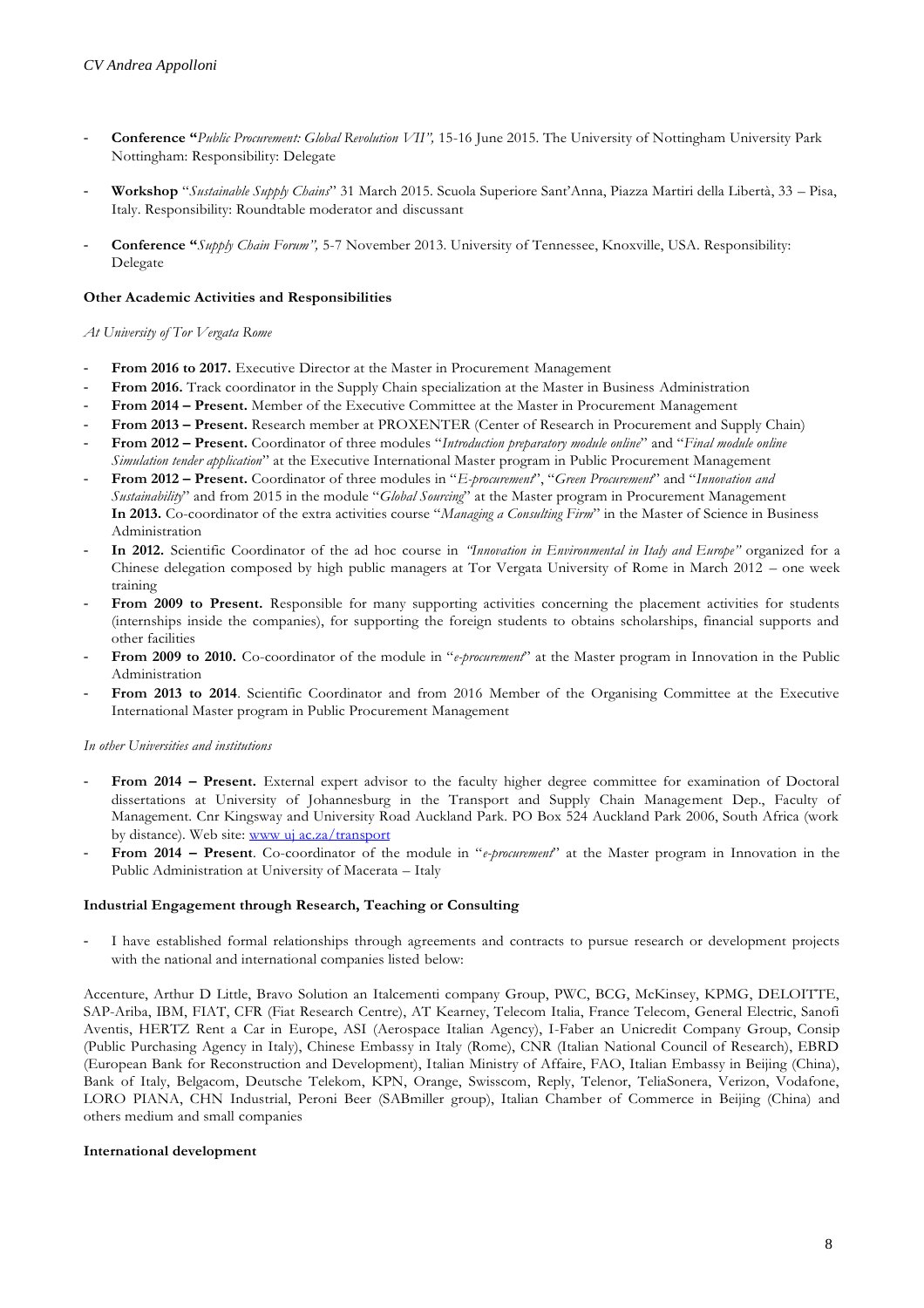- **In 2015.** Co-responsible for the international agreement "letter of intent" between the Capital University of Economics and Business (CUEB) of Beijing, China and University of Rome Tor Vergata. For Cooperation on exchange students and professors and in research collaborations. With my personal participation at the official meeting held at the CUEB in Beijing the December 29th, 2015
- **In 2014**. Co-responsible for the general agreement between University of Tennessee in USA and University of Rome Tor Vergata.
- In 2014. Co-responsible for the international agreement "letter of intent" between the Human Resources and Social Security Bureau of Beijing, China and University of Rome Tor Vergata. For Cooperation on Jointly Training High-level Innovative Talents.
- From 2013 to Present. Responsible for the research collaborations between the University of Tennessee in Knoxville USA and University of Rome Tor Vergata on Lean process management
- **From 2011 to Present.** Responsible for the research collaborations between the University of Tianjin in China and University of Rome Tor Vergata on Sustainable Global Sourcing.

#### **Supervisor and Examiner**

I have supervised and co-supervised over 200 students for the final thesis dissertation at level of Bachelor, Master of Science, Executive Masters and doctoral level in the fields of Operations, Supply Chain, Procurement, Global Sourcing, Green Public Procurement, Sustainability, Innovation and Internationalization Management.

#### **Tutoring**

- **From 2005 to 2010.** Master program in Relationships with Eastern Countries (focus on China, India and Russia) University of Macerata, Italy. Senior Tutor manager and responsible for placement activities and relations for the companies and institutions.

#### **Grants, Awards, Recognitions, Mentions and Scholarships**

- Winner for 3 years (2013 and 2015) of the **competition for foreign experts,** program financed by the Chinese Government. Activities developed as a guest speaker at Tianjin University in China for research and teaching activities.
- Best Papers at the International annual conference EDSI European Decision Science Institute, Taormina Italy, 1-3, June 2015 – Theme: Decision Science for the Service Economy. *Emerging issues in the strategic performance management of lean manufacturing organizations (CP),* Appolloni A., Bellisario A. and Chirico A.
- Winner of "**Sciences and Arts Fellowship China**" SAF CHINA 2010, research project supported by the Italian Ministry of Research and Education to develop the mobility in China for young researchers. Visiting Scholar at Tianjin University – CHINA, summer 2011. Project Name: "Sustainable Global Sourcing in China"
- Ph.D. bursary for 4 years 2007- 2010 in Management at the University of Tor Vergata Rome, Italy
- Winner of Scholarship "**Erasmus – Socrates**" EU programs, in 2002 in Paris (France) and in 2004 in Nice (France) at the University of IPAG International Business School (6 months in Paris and 6 months in Nice)
- Winner of Scholarship "**Leonardo da Vinci**" in 2005, EU program finalized to facilitate the internship mobility in the European Union area. Work experience developed to the Hertz Rent a car Company in Sword, Dublin – Ireland.
- Award for the best research developed on "*Not-profit Companies - Comparison between the Italian and French Associations*" "Premio Sciacca", L'Aquila - Italy, 2003

#### **Associations and Networking**

- **- From 2016** Italian Association of Academics in China
- **- From 2011** Accenture Alumni Italy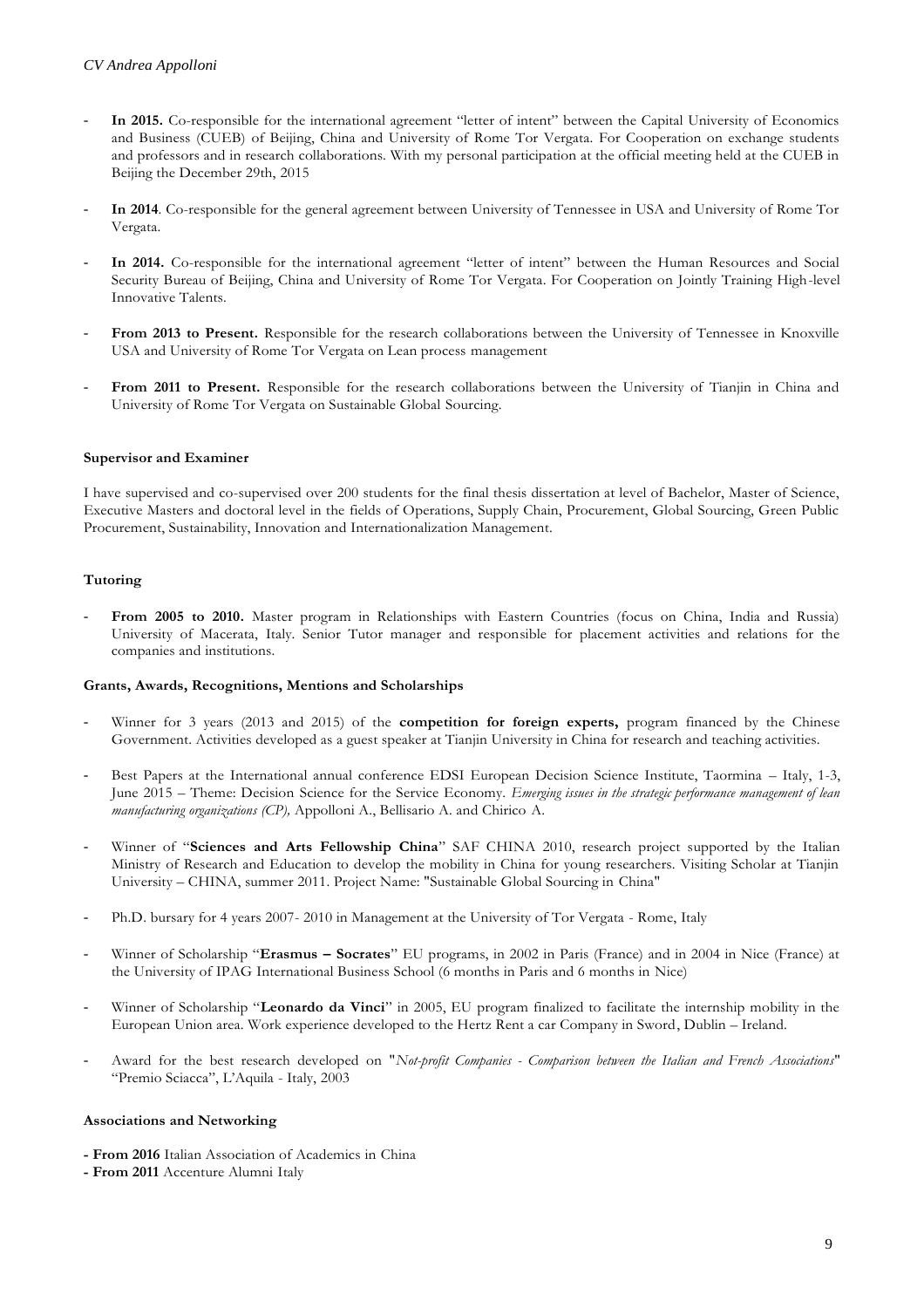# **Other Information**

#### **Informatics Capabilities**

- Microsoft Office software package
- Stata, SPSS and Mat lab
- Expert in Moodle 2, one of the most important innovative on-line platform for e-learning teaching activity.

#### **Personal attributes**

- Outstanding communication skills, both written and oral
- Strong organizational, process, and project management skills
- Proactive approach to identify opportunities for improvement
- Flexible, enthusiastic, a creative problem-solver, and a great team player
- Experience supervising staff

#### **Academic codifications**

ORCID: orcid.org/0000-0001-5741-398X

Rome (Italy), Aug. 2019 Dr. Andrea APPOLLONI

# **Publications**

*Articles in Peer-Reviewed Journals*

- 1. **Hristov I, Chirico A and Appolloni A**. Sustainability Value Creation, Survival, and Growth of the Company: A Critical Perspective in the Sustainability Balanced Scorecard (SBSC). *Sustainability*. 2019; 11(7):2119.
- 2. **Belisari S., Appolloni A. and Cerruti C.** Positive and negative impacts of the adoption of e-procurement solutions: the Italian market case. *International Journal of Procurement Management* (IJPM), Vol. 12, No. 2, 2019
- 3. **Cheng W., Appolloni A., D'Amato A. and Zhu Q.** (2017). Green Public Procurement, Missing Concepts and Future Trends – A Critical Review, *Journal of Cleaner Production*, Available online 5 December 2017, ISSN 0959-6526, hiips://doi.org/10.1016/j.jclepro.2017. 12.027
- 4. **Kingsley Nduneseokwu C., Qu Y. and Appolloni A.** (2017). Factors Influencing Consumers' Intentions to Participate in a Formal E-Waste Collection System: A Case Study of Onitsha, Nigeria. *Sustainability*, vol. 9, ISSN: 2071- 1050, doi: doi:10.3390/su9060881
- 5. **Jia H., Appolloni A and Wang Y.** (2017). Green travel: Exploring the characteristics and behavior transformation of urban residents in China. *Sustainability*,, vol. 9, ISSN: 2071-1050, doi: 10.3390/su9061043
- 6. **Qu Y., Yu Y., Appolloni A., Li M. and Yue Liu Y.** (2017) Measuring Green Growth Efficiency for Chinese Manufacturing Industries. *Sustainability*, Vol. 9, (4), 637. MPDI, Swiss. DOI:10.3390/su9040637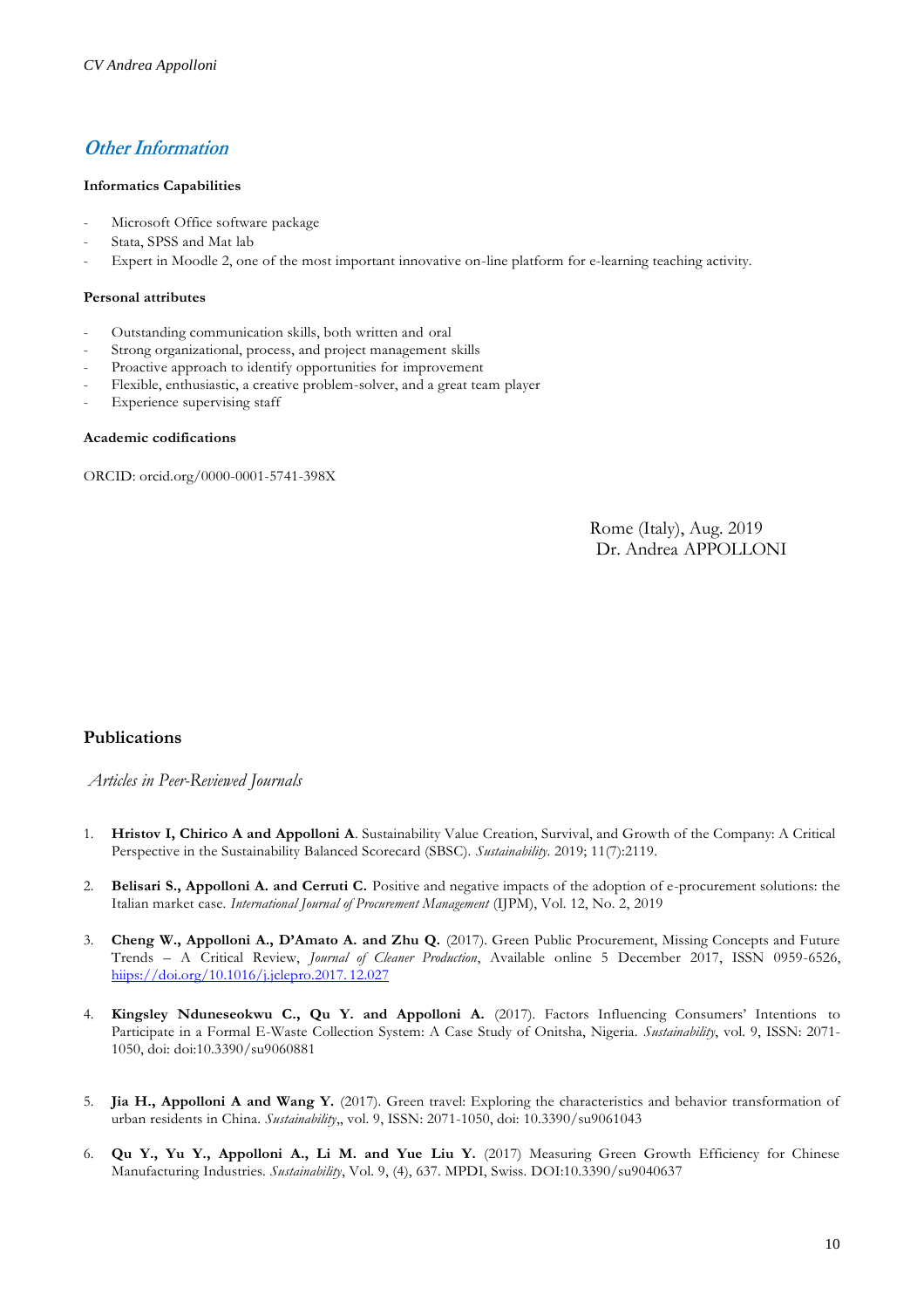- 7. **Testa F., Nucci B., Iraldo F. and Appolloni A. and Daddi T.** (2017). Removing obstacles to the implementation of LCA among SMEs: a collective strategy for the valorization of Recycled Cardato. *Journal of Cleaner Production,* Vol. 156*,* pp. 923-931, doi.org/10.1016/j.jclepro.2017.04.101
- 8. **Duygulu E., Ozeren E., Işıldar P. and Appolloni A.** (2016). The Link Between Mission Statements and Performance: Formulating The Right Strategy for Small and Medium Sized Enterprises (SMEs). *Sustainability* Vol. 8, (698). MPDI, Swiss. DOI: 10.3390/su8070698
- 9. **Kazemargi N., Cerruti C. and Appolloni A.** (2016). Adopting Open Innovation in Supply Networks. *International Journal of Management and Enterprise Development,* Vol. 15, Nos 2/3. Inderscience, UK. DOI: 10.1504/IJMED.2016.078216
- 10. **Bellisario A., Appolloni A. and Ranalli F.** (2015). Reviewing Strategy Issues for Lean Manufacturing and Balanced Scorecards: A Congruence Approach. *International Journal of Manufacturing Technology and Management*, Vol. 29, Nos 1/2, pp. 1-29. Inderscience, UK. DOI: 10.1504/IJMTM.2015.066784
- 11. Duygulu E., Bagiran D., Ozeren E., Appolloni A. and Muge M. (2015) Gaining Insight into Innovation Culture in R&D Centres: A Focus Group Study. *International Journal of Entrepreneurship and Innovation Management,* Vol. 19, Nos 1/2. Inderscience, UK. DOI: 10.1504/IJEIM.2015.068439
- 12. **Kumral E., Appolloni A., Muge M. and Ozeren E.** (2014) Knowledge Management Practices and Related Benefits in Turkish Manufacturing Firms. *International Journal of Intelligent Enterprise,* Vol. 2, Nos 2/3, pp.165-195. Inderscience, UK. DOI: 10.1504/IJIE.2014.066677
- 13. Rizzi F., Frey M., Testa F. and Appolloni A. (2014). Environmental value chain in green SME networks: the threat of the Abilene paradox. *Journal of Cleaner Production,* Vol. 85, pp. 265-275. Elsevier, USA. DOI: 10.1016/j.jclepro.2014.09.001
- 14. **Appolloni A., Sun H. Fu J. and Li X.** (2014). Green Procurement in the Private Sector: A State of the Art Review between 1996 and 2013. *Journal of Cleaner Production,* Vol. 85, pp. Elsevier, USA. DOI: 10.1016/j.jclepro.2014.08.106
- 15. **Appolloni A., Risso M. and Tao Z**. (2013) Collaborative approach for sustainable auditing of global supply chains. *Symphonya. Emerging Issues in Management (symphonya.unimib.it),* No. 2, pp. 19-31. DOI: hiip://dx.doi.org/10.4468/2013.2.02appolloni.risso.zhang
- 16. **Appolloni A. and Puri M.** (2013) From comparative advantages to competitive advantages: Biofuel strategies for Sustainable development, *Political Economics Review*, No.3, pp. 263-282. Rome Italy
- 17. **Baroma B., Bellisario A., Chirico A. and Appolloni A.** (2013). Breakthroughs in the management accounting science: Imaging a Balanced Scorecard thought by Lean Philosophy Rationales. *Transition Studies Review,* Vol. 20, Issue 2, pp. 239- 251, Springer Vienna. DOI: 10.1007/s11300-013-0279-1
- 18. **Appolloni A. and Mushagalusa Nshombo J.M.** (2013). Public Procurement and Corruption In Africa: A Literature Review. *Political Economics Review,* No. 2, pp. 191-214. Rome, Italy
- 19. **Appolloni A., Muge M., and Tarangapade S.** (2013) Service Innovation in Indian Knowledge-intensive Business Services: The Wipro Case. *International Journal of Learning and Intellectual Capital* Vol. 10, Nos 3/4, pp. 276-293, Inderscience*,* UK. DOI: 10.1504/IJLIC.2013.057434
- 20. **Ozeren E., Ozmen O.N.T. and Appolloni A.** (2013). The Relationship between Cultural Tightness-Looseness and Organizational Innovativeness: A Comparative Research into the Turkish and Italian Marble Industries. *Transition Studies Review,* Springer*.* DOI: 10.1007/s11300-013-0262-x. - ISSN: 1614-4007.
- 21. **Delbufalo E., Appolloni A. and Cerruti C.** (2013). Strategic and Organisational Determinants of Performance in Italian management Consulting Firms*. International Journal of Globalisation and Small Business*. Vol.5, Nos 1/2, pp.78-97. Inderscience, UK. DOI: 10.1504/IJGSB.2013.050488
- 22. **Bhatt A., Puri M. and Appolloni A.** (2012). SEZ proliferation in India: are the objectives being realized? *Transition Studies Review*, Vol. 19, No.1 pp. 79-88, Springer Vienna. DOI: 10.1007/s11300-012-0231-9
- 23. **Sagiri S. and Appolloni A.** (2009). Identifying the Effect of Psychological Variables on Entrepreneurial Intentions.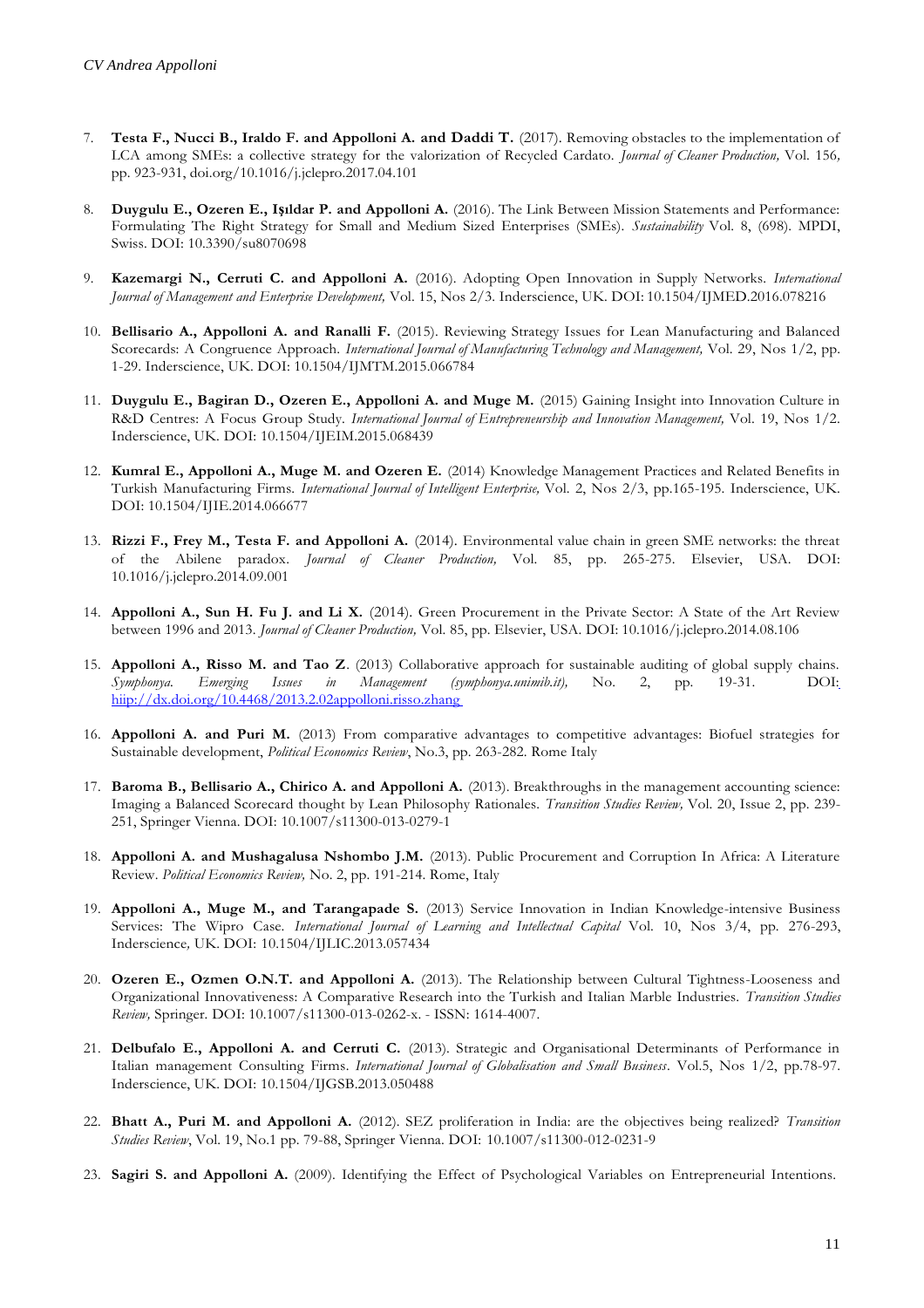*DSM Business Review.* Vol. 1, No. 2. Journal Code: E213446 - ISSN: 0975-1998

#### *Books*

1. **Delbufalo E. and Appolloni A.** (2017). Relazioni di agenzia e collaborazione per la sostenibilità nelle catene di fornitura globale. Aracne Roma, ISBN 8825505450

#### *Book Chapters*

- 1. **Appolloni A., D'Amato A. and Cheng W.** (2017). Green Public Procurement in Environmental Policy Some thoughts on theory and the EU experience, In Rajesh Kumar Shakya (eds) Green Public Procurement Strategies for Environmental Sustainability, IGI Global
- 2. **Coppola M.A., Appolloni A. and Piga G.** (2017). Implementation of Green Considerations in Public Procurement a mean to promote sustainable development, In Rajesh Kumar Shakya (eds) Green Public Procurement Strategies for Environmental Sustainability, IGI Global
- 3. **Palozzi G, Binci D. and Appolloni A.** (2017). *E-Health & co-production: critical drivers for Chronic Diseases Management,* In Pfannstiel M. and Rasche C. (eds), Service Business Model Innovation in the Healthcare and Hospital Management Models, Strategies, Tools, Springer, Vienna ISBN 978-3-319-46412-1
- 4. **Appolloni A., Bellisario A. and Chirico A.** (2015). *Emerging issues in the strategic performance management of lean manufacturing organizations (CP)*, in C. Di Mauro, A. Ancarani and G. Vastag (eds), Research in the Decision Sciences for the Service Economy: Best Papers from the 2015 Annual Conference (FT Press Operations Management). Persons, UK - ISBN: 978-0134052359
- 5. **Appolloni A.** (2015). *The Corporate Social Responsibility and the Joint Audit Cooperation in China*, in R. Cavalieri and C. Barbatelli (eds), The China is not yet for everyone, Edizioni Olivares, Milan - Italy - ISBN 978-88-904223-7-9
- 6. **Appolloni A. and Mushagalusa Nshombo J.M.** (2014). *Public Procurement And Corruption In Africa: A Literature Review,* in M. Frey and F. Decarolis (eds), Public Procurement's Place In The World: The Charge Towards Sustainability and Innovation. Palgrave McMillan, Basingstoke - UK. ISBN: 9781137430632
- 7. **Appolloni A.** (2013). *Audit Collaboration in the Telecom Industry on Asian Supplier,* in R. Passaro and A. Thomas, (eds), Supply Chain Management: Perspectives, Issues and Cases. McGraw-Hill, Milan. 2012. ISBN: 978-88-386-7323-8
- 8. **Delbufalo E**. **and Appolloni A**. (2012). *Horizontal collaboration and social responsibility in the telecommunications sector: a literature trough the agency theory,* in C. Corrado (eds) Internationalization and Innovation. Approaches and Experiences, pp. 141-173. Aracne Editor, Rome - Italy. ISBN: 978-88-548-5436-9 – DOI: 10.4399/97888548543696 (In Italian, available also in English)
- 9. **Appolloni A., Fiorani G., Guenoun M. et Tort M.** (2012). *L'analyse des bonnes pratiques en Italie, France et Suisse dans les marchés publics écologiques,* in C. Du Boys, R. Fouchet et B. Tiberghien (eds), Management Public Durable: dialogue autour de la Méditerranée. Bruylant, Paris – France. ISBN 978-2-8027-3984-5 (in French)
- 10. Appolloni A., D'Amato A. and Cheng W. (2012). Is Public Procurement Going Green? Experiences and Open Issues. In Piga G. e Treumer S. (eds). The Applied Law and Economics of Public Procurement. The Economics of Legal Relationships. Routledge London Editor -UK. ISBN: 978-0-415-62216-5
- 11. **Appolloni A.** (2011) Il Mercato Elettronico della Pubblica Amministrazione: il caso Consip nel facility management in Cafferata R., Mari M., Abatecola G. and Formisano V. (eds), Notes of Real Estate Management, Franco Angeli Editore, Milano - Italia. ISBN: 978-8-856-84067-4
- 12. **Appolloni A.** (2010). *L'e-procurement nel Facility Management degli Immobili della PA: Il caso Consip* , in Autori Vari (a cura di), Appunti di management immobiliare, Texmat, Rome – Italy. ISBN: 88-88748-40-5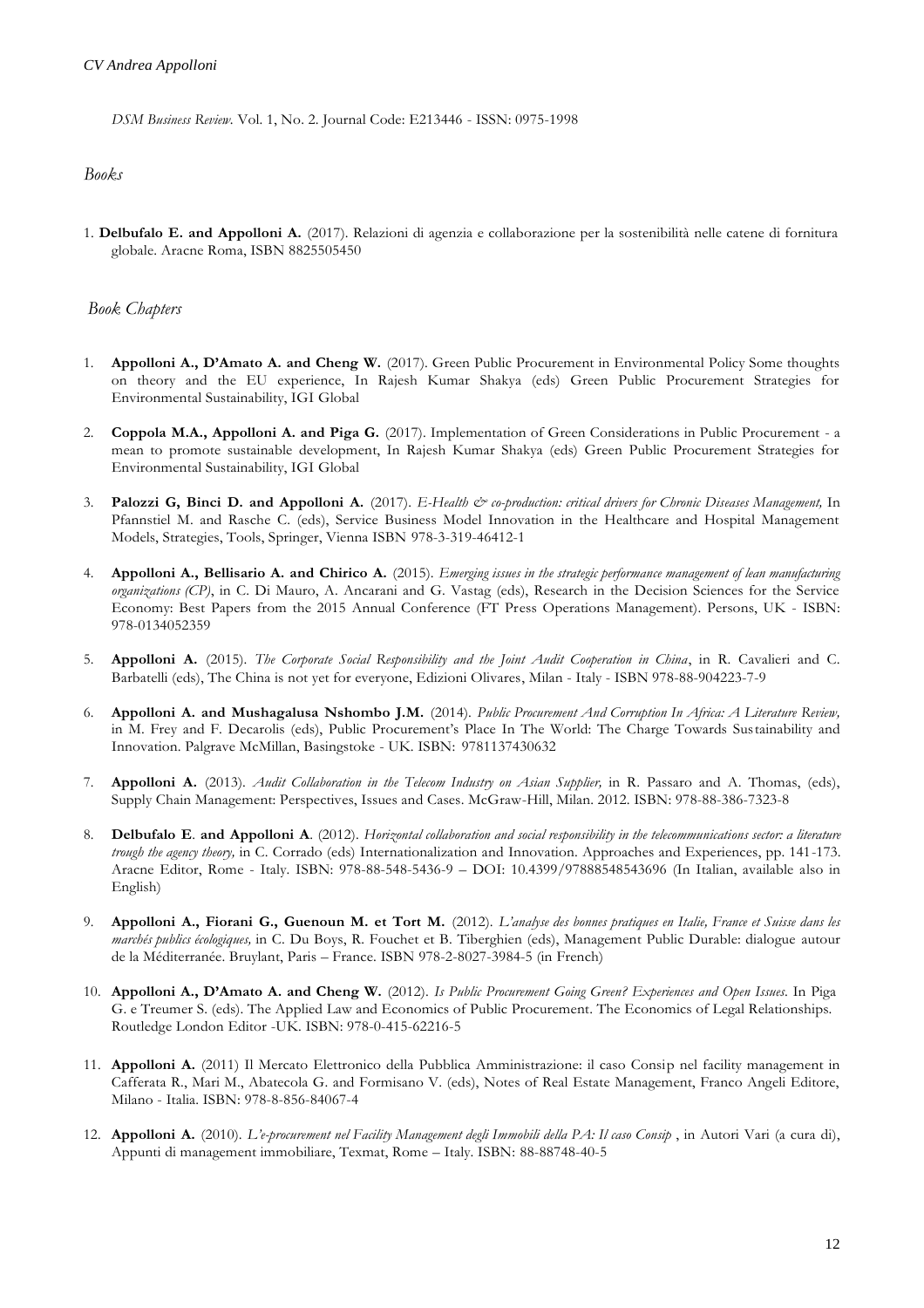13. **Appolloni, A. and D. Ferrari.** (2009). *Il Programma di Razionalizzazione della Spesa Pubblica nella Sanità. Il caso Consip*. (eds), Frey M., Meneguzzo e M., Fiorani G. (2009), La Sanità come volano dello sviluppo economico, ETS, Pisa – Italy. ISBN: 978-884672968-2

## *Research Reports*

- 1. Appolloni A., Benedetto G., Borra S., Cerruti. C. and Piga G. (2016). 7° Management Consulting Report in Italy. Assoconsult "Italian Association of Consulting Enterprises" (2015). Rome, Italy 978-88-6507-870-9
- 2. **Appolloni A., Benedetto G., Borra S. and Cerruti. C.** (2016). <sup>5°</sup> Management Consulting Report in Europe. FEACO "European Association of Consulting Enterprises" (2014). Brussels, Belgium
- 3. **Appolloni A., Benedetto G., Borra S. and Cerruti. C.** (2015). *6° Management Consulting Report in Italy.* Assoconsult "Italian Association of Consulting Enterprises" (2014). Rome, Italy 978-88-6507-870-9
- 4. **Appolloni A., Benedetto G., Borra S., Cerruti. C. and Piga G.** (2014). *5° Management Consulting Report in Italy.*  Assoconsult "Italian Association of Consulting Enterprises" (2013). Rome, Italy – Insert released in the Harvard Business Review Italy
- 5. **Appolloni A., Borra S., Cerruti. C. and Piga G.** (2013). *4° Management Consulting Report in Italy.* Assoconsult "Italian Association of Consulting Enterprises" (2012). Rome, Italy - Insert released in the Harvard Business Review Italy
- 6. **Appolloni A., Borra S., Cerruti. C. and Piga G.** (2012). *3° Management Consulting Report in Italy.* Assoconsult "Italian Association of Consulting Enterprises" (2011). Rome, Italy
- 7. Appolloni A., Benedetto G., Borra S., Cerruti. C. and Piga G. (2011). 2° Management Consulting Report in Italy. Assoconsult "Italian Association of Consulting Enterprises" (2010). Rome, Italy
- 8. Appolloni A., Benedetto G., Borra S., Cerruti. C. and Piga G. (2010). 1° Management Consulting Report in Italy. Assoconsult "Italian Association of Consulting Enterprises " (2009). Rome, Italy

#### *Presentation/Introduction in book*

1. **Piga G. and Appolloni A.** (2012). Presentation of Book in S. Falocco and S. Ricotta (eds), Sustainable *Purchasing. Firms and Public Companies for an Economy more Green and Responsible,* Edizioni Ambiente, Italy ISBN: 978-88-6627-083-6 (In Italian, available an unpublished version also in English)

### *National and International Conferences*

- 1. **Bellisario A., Appolloni A. and Pavlov A.** (2016) Decomposing, contextualizing, circularizing and shaping": How managers use control systems in lean manufacturing organizations. Accepted for PMA 2016 - 10th conference of the Performance Measurement Association, Edinburgh, Scotland, 26-29 June, 2016
- 2. **Appolloni A., Wenjuan C. and D'Amato A.,** Procurement: a Survey of the Literature. Accepted for IPSERA 2016 20th to 23rd March 2016, Dortmund, Germany
- 3. **Appolloni A., Bellisario A., Chirico A.** (2015). Emerging issues in the strategic performance management of lean manufacturing organizations (CP). Accepted for the International annual conference EDSI European Decision Science Institute, Taormina – Italy, 1-3, June 2015 – Theme: Decision Science for the Service Economy
- 4. **Binci D., Scafarto F., Cerruti C., Appolloni A. and Ozeren E.** (2015) Vertical and Shared Leadership in Safetyoriented Organizations: An Empirical Analysis. Accepted for the International annual conference EBES " Eurasia Business and Economics Society" Istanbul – Turkey, 27-29 May, 2015
- 5. **Benedetto G., Cerruti C. Borra S. and Appolloni A.** (2015). *The results of the 2013-2014 Annual Report on Management Consulting in Italy..* Presented to the meeting of Key Management Consulting Stakeholders in Confindustria Rome, Italy the 21 of May 2015. Conference organized by Assoconsult "Italian Association of Consulting Enterprises"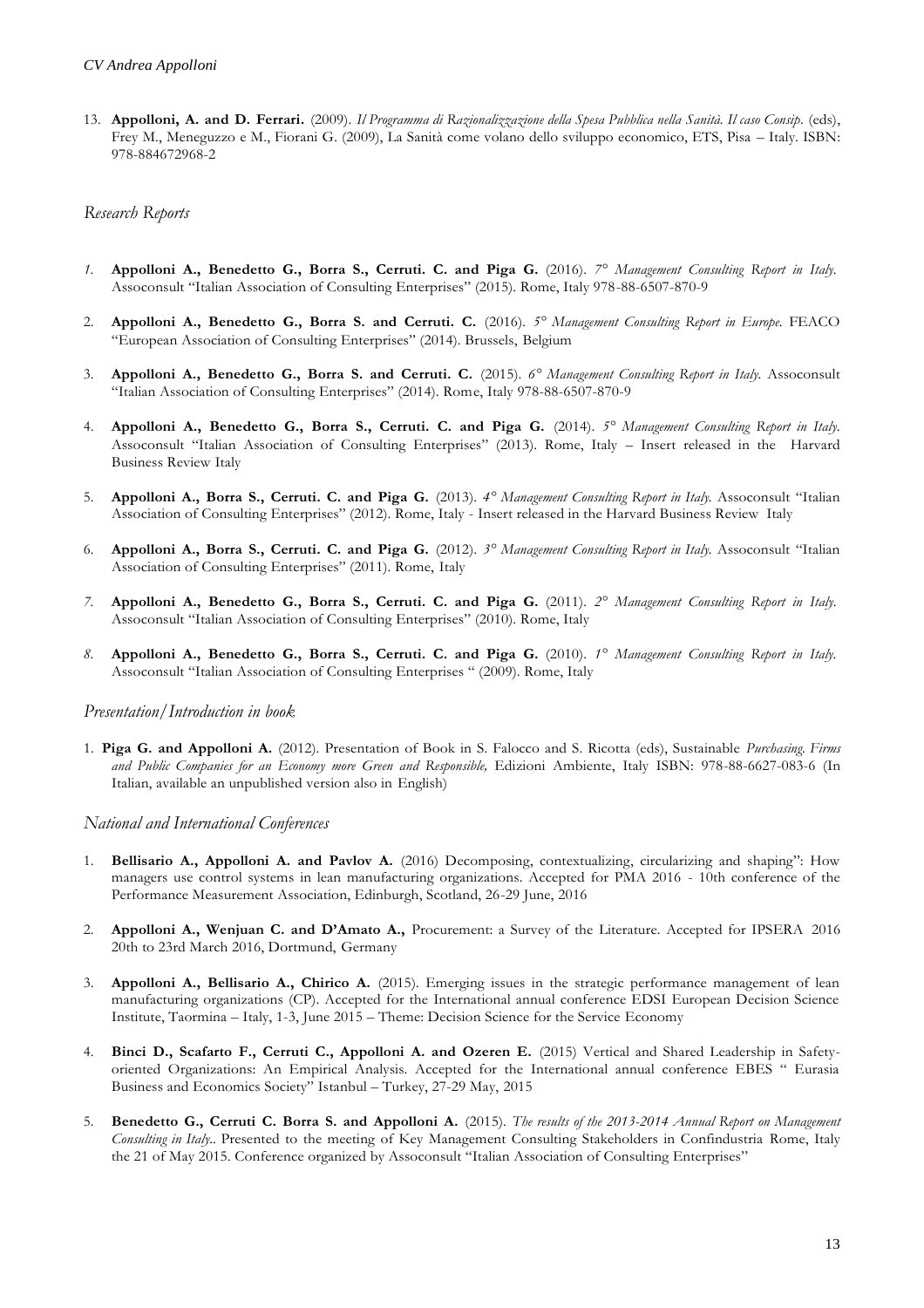- 6. **D'Amato A., Appolloni A. and Wenjuan C.** (2014). *Green Public Procurement in Environmental Policy. Some thoughts on theory and the EU experience*. Accepetd for the International annual conference: Euro-Mediterranean Dialogue on Public Management, Rome – Italy, 8-10, October 2014 – Theme: Societal government and sustainable public management: Challenges for the Euro-MENA area
- 7. **Benedetto G., Cerruti C. Borra S. and Appolloni A.** (2014). *The results of the 2013-2014 Annual Report on Management Consulting in Italy. 27 of May 2014.* Presented to the meeting of Key Management Consulting Stakeholders in Confindustria Rome, Italy the 28 of June 2011. Conference organized by Assoconsult "Italian Association of Consulting Enterprises"
- 8. **D'Amato A., Appolloni A. and Wenjuan C.** (2014). *How Does Green Public Procurement Account for Environmental Quality? Evidence from EU Level Tender Calls*. Accepetd for the annual conference "International Research Society for Public Management (IRSPM)" Track*:* Working With The Private Sector – Externalisation and Public Procurement. Ottawa (Canada) 4-6, April 2014.
- 9. **Kumral E., Mavisu M., Ozeren E. and Appolloni A.** (2013). *Knowledge Management Practices of Manufacturing Firms: A Study From Turkey*. Presented in the annual conference of "European Academy of Management" (EURAM) 2013, Istanbul 26-28 June – Knowledge and Learning General Track "The Best Things in Life are Cheap and Simple: How organizations are managing their knowledge"
- 10. **Benedetto G., Cerruti C. Borra S. and Appolloni A.** (2013). *The results of the 2012-2013 Annual Report on Management Consulting in Italy.* Presented to the meeting of Key Management Consulting Stakeholders and to the annual meeting of FEACO "European Federation of Management Consultancies Associations", entitled "Growing Europe. The Role of the Management Consulting" in Confindustria Rome, Italy the 20 of June 2013. Conference organized by Assoconsult "Italian Association of Consulting Enterprises"
- 11. **Appolloni A., D'Amato A. and Wenjuan C.** (2013). *Green Public Procurement: open issues and the Italian case.* Presented in the annual conference "International Research Society for Public Management (IRSPM)" Track*:* Public Procurement's Place in the World: The Charge Towards Sustainability. Prague 4-6, April 2013
- 12. **Cerruti C., Borra S., Piga G. and Appolloni A.** (2012). *The Results of the 2011-2012 Annual Report on Management Consulting in Italy.* Presented to the meeting of Key Management Consulting Stakeholders in Confindustria Rome, Italy the 29 of May 2012. Conference organized by Assoconsult "Italian Association of Consulting Enterprises"
- 13. **Appolloni A.** (2012). *Public e-procurement and Facility Management: The case of the Italian government-purchasing agency (Consip).*  Presented in the annual conference "International Research Society for Public Management (IRSPM)" Theme*:*  Contradictions in Public Management. Managing in volatile times. Rome 11-13 April 2012
- 14. **Appolloni A., D'Amato A. and Wenjuan C.** (2012). *Green Public Procurement in Italy: as an Environmental Policy Toll: Innovation design issues*. Presented in the annual conference "Demand, Innovation and Policy Underpinning Policy Trends with Academic Analysis". Manchester Institute of Innovation Research, MBS, University of Manchester 22-23 March 2012
- 15. **Appolloni A., D'Amato A. and Cheng W.** (2011). *Is Public Procurement Going Green? Experiences and Open Issues*. 1st Interdisciplinary Symposium on Public Procurement. Frascati (Rome) - Italy, June 2011 (Invited speaker)
- 16. **Cerruti C., Benedetto G., Borra S., Piga G. and Appolloni A.** (2011). *The results of the 2010-2011 Annual Report on Management Consulting in Italy.* Presented to the meeting of Key Management Consulting Stakeholders in Confindustria Rome, Italy the 28 of June 2011. Conference organized by Assoconsult "Italian Association of Consulting Enterprises"
- 17. **Appolloni A. and J. Fu.** (2010). *Sustainable and Green Procurement Management: A Literature Review*. Presented in the conference "International Federation of Scholarly Associations of Management (IFSAM) 2010 Parish, 8-10 July 2010 - World Conference - Theme: Justice and Sustainability in the Global Economy
- 18. **Cerruti C., Benedetto G., Borra S., Piga G. and Appolloni A.** (2010). *The Results of the 2009-2010 Annual Report on Management Consulting in Italy.* Presented to the meeting of Key Management Consulting Stakeholders in Confindustria Rome, Italy the 17 of June 2010. Conference organized by Assoconsult "Italian Association of Consulting Enterprises"
- 19. **Appolloni A. and J. Fu.** (2010). *The Trends in Green Procurement: A State of the Art Literature Review*. Presented in the annual conference "European Academy of Management" (EURAM) 2010, Roma, May 19-22– Truck "International Supply Chain Management: Between Algorithms and Ethics"